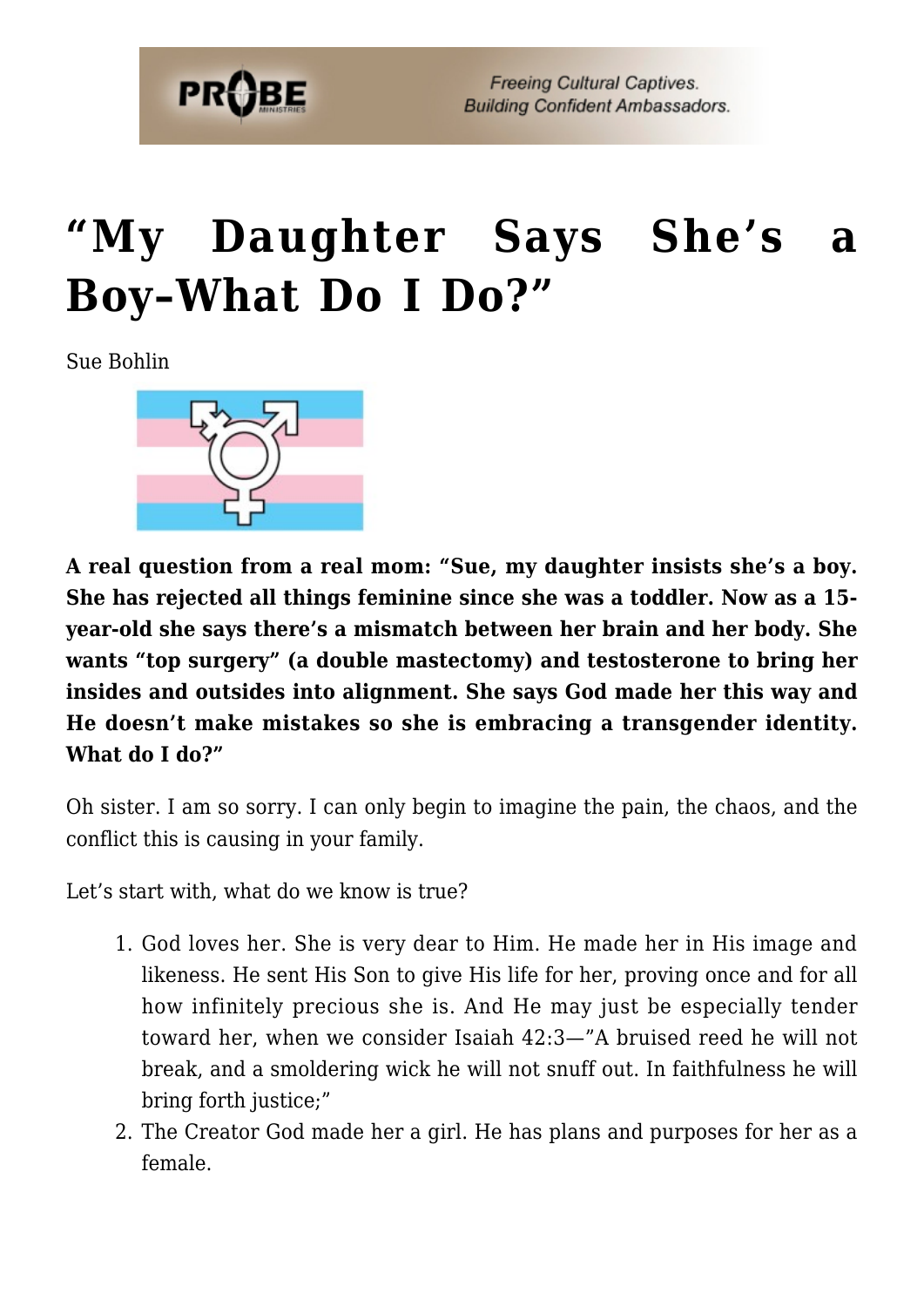

- 3. She's only 15, and her pre-frontal cortex won't finish developing for another 10 years. She's not in a position to judge accurately the long-term effects of choices she makes today.
- 4. You are an adult, and you can see the long-term effects. It's essential that you not cave to pressure.
- 5. This issue is so rife with conflict and political correctness that everything I'm about to say will make someone furious.

What do you do? Well, first, you **love her well**. You stay focused on the wonderful gifts and talents and personality that you appreciate about her, and you keep affirming her for these aspects of who she is. Her sense of self, her sexuality, is not WHO she is, it's HOW she is. For right now.

Like any child or teenager (or adult, for that matter), she longs for her parents' acceptance—but acceptance is not the same as approval. Acceptance means acknowledging their experience, and their perception of reality, without endorsing the conclusions they come to or the choices they make. (Consider that God accepts us, Romans 14:18 and 15:7, but He certainly doesn't approve of everything we do!)

Loving her well means listening in order to communicate that you are seeking to understand her. It means showing compassion. Believing that one is transgender is *hard*. Those with internal conflicts about their gender are more likely to suffer from depression, anxiety, a sense of not belonging, and often have thoughts of suicide. She needs your tenderness.

What else do you do? **Educate yourself about this issue**, so you can speak the truth in love (Ephesians 4:15) to your daughter and to friends and family as this comes into the light.

**Gender Dysphoria is a thinking disorder, not a body disorder.** If your daughter announced she were a cat, or a unicorn, how would you deal with that? Dr. Phil McGraw teaches that the first test that one's thinking is rational is that it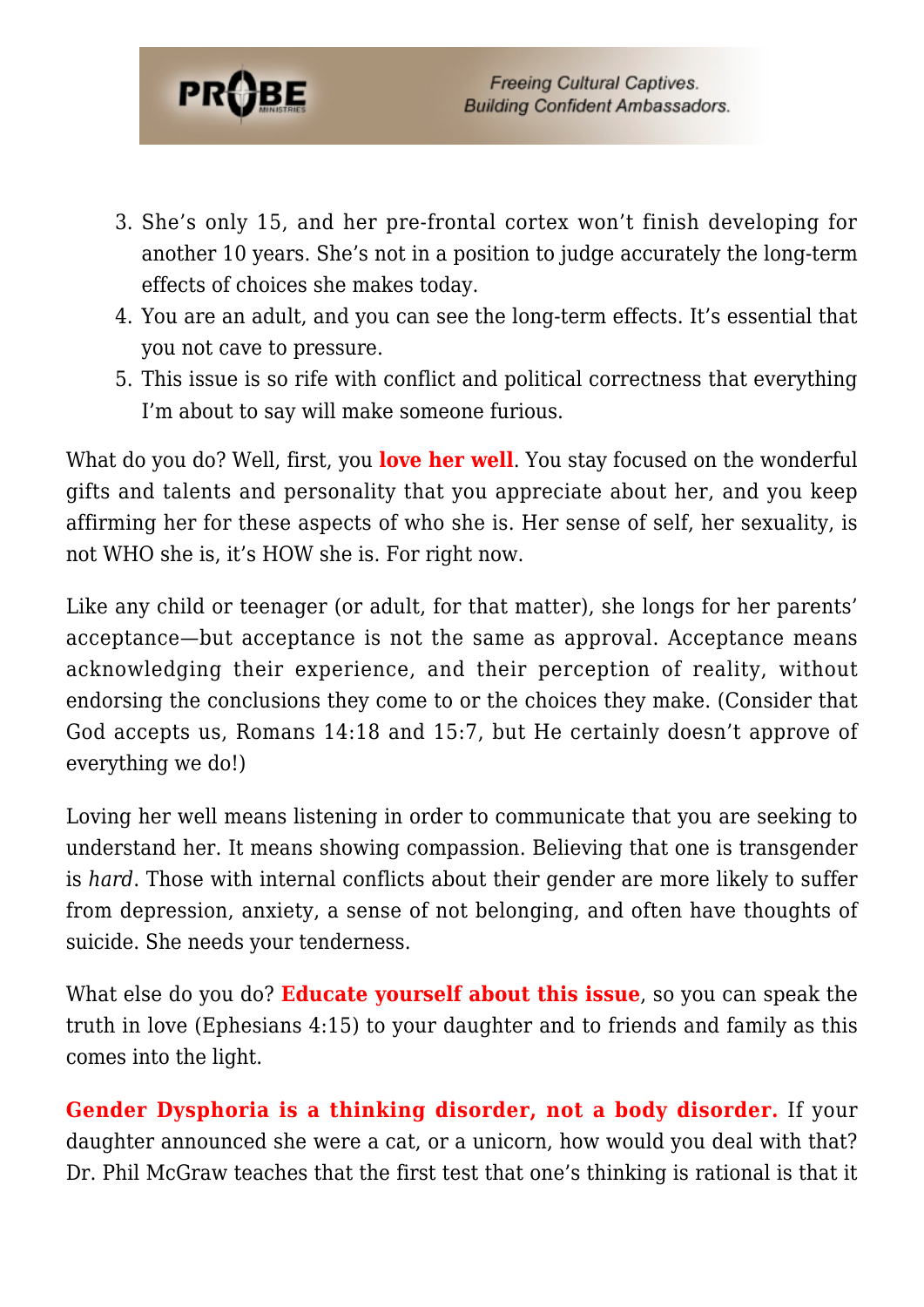

**Freeing Cultural Captives. Building Confident Ambassadors.** 

has to be grounded in objective fact $\{1\}$ . Our sex—male or female—is an objective truth that becomes apparent at birth. God, who knits us together in our mother's womb where we are fearfully and wonderfully made (Psalm 139:13-14), is the one who chooses and then reveals His plan for our gender. That is objective fact. If someone thinks or feels that they are something other than what God has made them to be, it's their thinking that is skewed, not their body. Unfortunately, our culture is very good at elevating feelings above objective truth, and that is at the core of the transgender issue.

I think that when children and adolescents claim to be the opposite sex, it's really about **not fitting into gender stereotypes**. You said your daughter "rejected all things feminine" since she was very small. That was about pink and purple sparkly princess dresses and bows in her hair, right? And she hated them? I respectfully suggest it wasn't femininity she was rejecting, it was a certain KIND of femininity, the stereotype we as a culture (particularly a culture infected with Disney princess images) label feminine. God also delights to make sporty, athletic, very physical and competitive girls who don't really care for frilly, girly-girl clothes. They can have a hard time playing house because nobody wins! These girls are still sensitive and compassionate, still emotional and verbal, but they'd rather be outside climbing trees and throwing perfect spirals to the neighborhood boys. These are not inferior girls, they're not lesser-than girls, they're just not in the majority. They are girls who love sports and are good at it, or girls who don't care for dresses or nail polish, or girls who just don't get the superficiality of many of their girl peers. They are the kind of girl God made them to be. When they are supported and celebrated for the kind of girl they are, their sense of disconnect with their femininity can decrease as their awareness of God's good creation of femininity increases.

Please see my post [The Gender Spectrum](https://probe.org/the-gender-spectrum/) for more information.

Sometimes, **the impact of various kinds of abuse** can make a girl think that it is neither good nor safe to be a girl. They can convince themselves that if they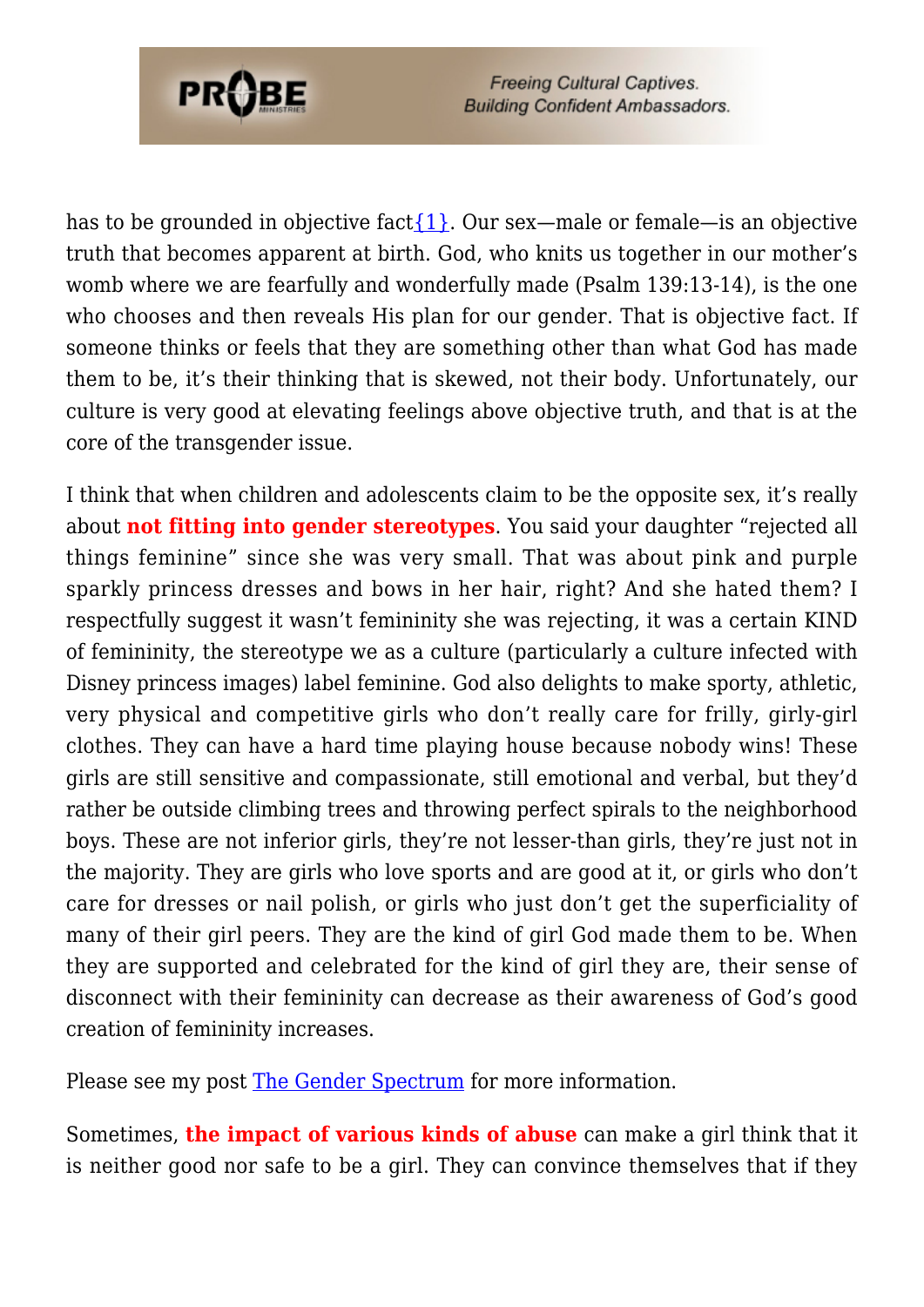

were a boy, they could protect themselves and they wouldn't be at risk because boys don't get abused or molested. (Which, of course, is not true!) The solution is not to impersonate a boy and mutilate her body, but to get help processing the deep soul wounds of abuse and molestation.

Just as depressed people can often take comfort and refuge in the idea of ending their pain through suicide, those who experience a sense of misalignment with their birth sex can put their hopes in transitioning to the opposite sex through cross-hormone therapy and ultimately surgery. But very few are aware of the testimonies of those who regret doing this. Walt Heyer of [sexchangeregret.com](https://probe.org/sexchangeregret.com) has recently released a book, *Trans Life Survivors*, comprised of letters and emails from people who are very sorry for what they did to their bodies: the ongoing medical problems and the deep sense of loss at mutilating their bodies. $\{2\}$ 

I know you are afraid of your daughter committing suicide because that is the drum that is constantly beaten by the pro-trans side: "If you don't cooperate with your child's plans to transition, there's a high suicide rate when kids are not supported in their preferred gender identity." That is a bone-chilling fear, one my husband and I personally know in our family. But you should know two things: first, it's not necessarily true. See the article "The Suicide Myth" here: [www.transgendertrend.com/the-suicide-myth/](https://www.transgendertrend.com/the-suicide-myth/) Second, we do know that the suicide rate is 20 times higher in those who DO transition.

In a commentary titled "Sex Reassignment Doesn't Work: Here's the Evidence," Ryan T. Anderson writes,

When 'the tumult and shouting dies,' it proves not easy nor wise to live in a counterfeit sexual garb. The [most thorough follow-up of sex-reassigned](https://journals.plos.org/plosone/article?id=10.1371/journal.pone.0016885) [people—](https://journals.plos.org/plosone/article?id=10.1371/journal.pone.0016885)extending over 30 years and conducted in Sweden, where the culture is strongly supportive of the transgendered—documents their lifelong mental unrest. Ten to 15 years after surgical reassignment, the suicide rate of those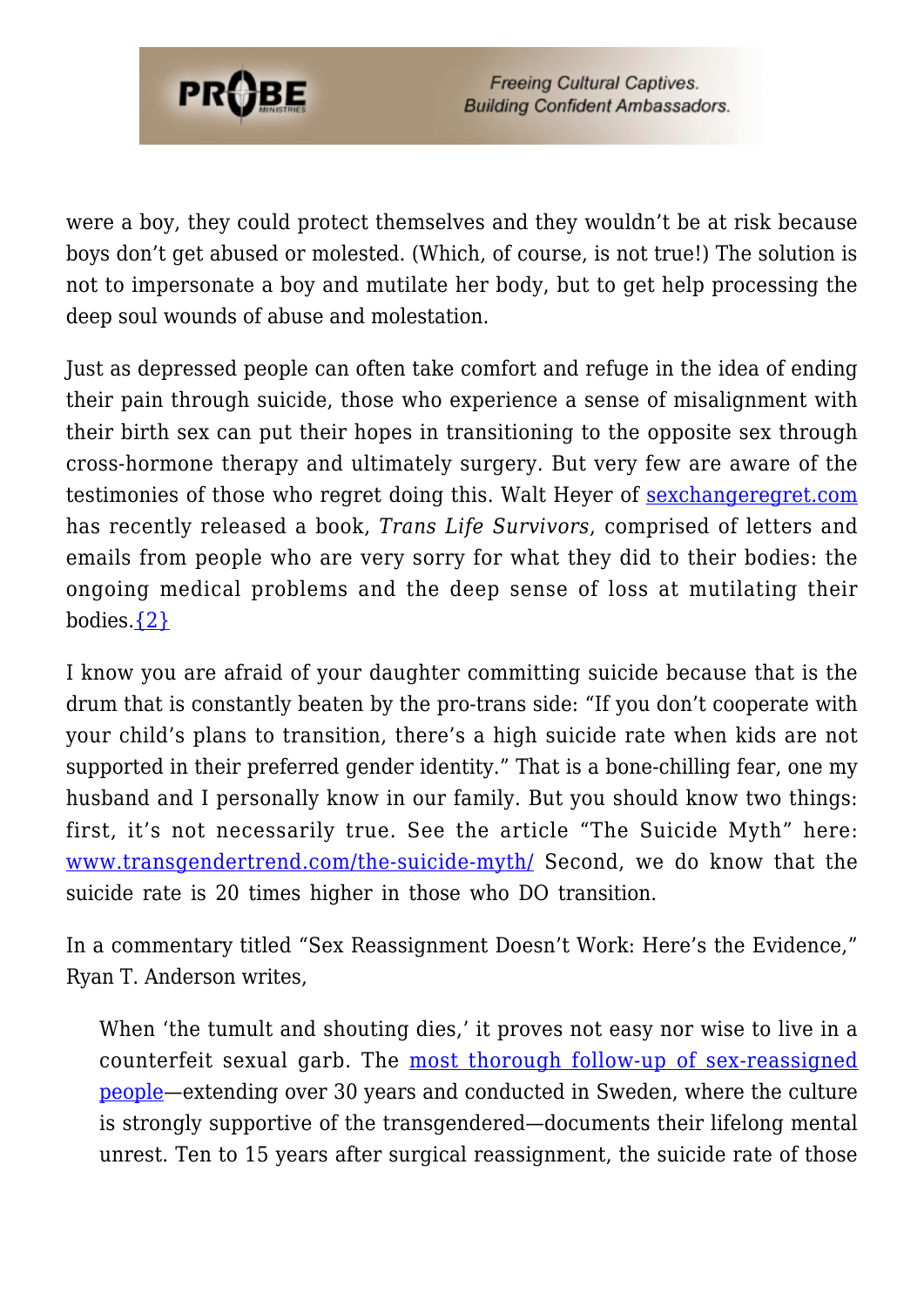

who had undergone sex-reassignment surgery rose to *20 times that of comparable peers*."[{3}](#page-6-2) (Emphasis mine)

This means that the risk of suicide is far greater In those who transition, than those who don't.

**Be aware of the power of social media.** One of my heroes is Collin Karchner, who is "on a crusade to save teens from social media's potential destruction to their self-esteem and mental health, and empowering parents to reconnect with their kids." [\(savethekids.us/\)](https://savethekids.us/) I am amazed at the number of young lives he is saving by showing them how destructive social media can be, and the good that happens when teens cut themselves off from the negativity online. The destructive forces of social media certainly manifest in the growing numbers of kids and teens thinking they are transgender.

Recently, my colleague Kerby Anderson had me on his Point of View radio program talking about Rapid Onset Gender Dysphoria, which is a part of social contagion. He posted this article on the ministry website: [pointofview.net/articles/rapid-onset-gender-dysphoria/](https://pointofview.net/articles/rapid-onset-gender-dysphoria/)

Tumblr is a magnet for young girls, who are extremely vulnerable to the ideas and images on social media, and it is egregiously pro-trans. You should know about this social contagion phenomenon on that platform here: [4thwavenow.com/tag/tumblr-trans-contagion/](https://4thwavenow.com/tag/tumblr-trans-contagion/)

As I said above, educate yourself. But know that the pro-trans activists have been extremely successful at shutting down the voices of those concerned about the full-steam-ahead transgender agenda. You'll have to do some digging.

Check out the work and the writings of psychologist Dr. Kenneth Zucker, who counseled over 560 children and teens with gender confusion at his clinic in Toronto over 35-40 years. He found that when kids were able to go through puberty naturally, Gender Identity Disorder (a phrase he coined) resolved in 98%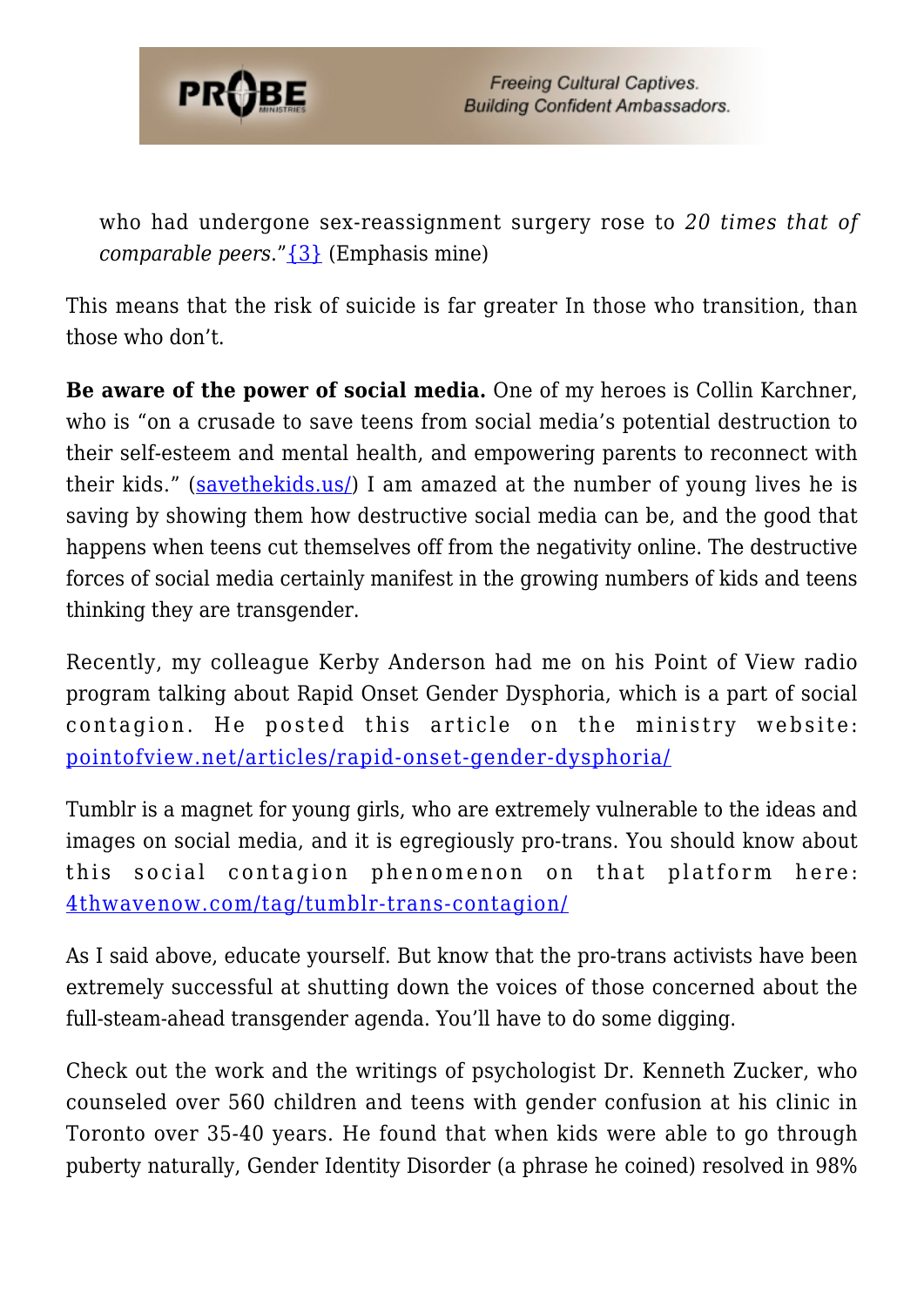

of boys and 80% of girls. This is profound! Apparently, there is something about the rush of the correct hormones during puberty that resets things internally in the vast majority of adolescents. The best treatment for those who feel at odds in their body is to wait and watch.

You should also know about Dr. Paul McHugh, for many years the Psychiatrist-in-Chief at Johns Hopkins University, who shut down the sex change clinic when he found that post-surgically, the patients still had their neuroses. In the article "Surgical Sex," he wrote,

"When I became psychiatrist-in-chief at Johns Hopkins, I realized that by doing sex-change operations the hospital was fundamentally cooperating with a mental illness. We would do better for these patients, I thought, by concentrating on trying to fix their minds and not their genitalia." $\{4\}$ 

Be very skeptical of anything from WPATH, World Professional Association for Transgender Health. They are completely uninterested in providing any balance to their reports or articles, and their poorly designed studies have no control groups. (For more information, watch this video from pediatric endocrinologist Dr, Quentin Van Meter, "The Terrible Fraud of 'Transgender Medicine'" at [youtu.be/6mtQ1geeD\\_c](https://youtu.be/6mtQ1geeD_c) )

My last suggestion is the most important. *PRAY.* This is a spiritual warfare battle. The enemy prowls around like a roaring lion, seeking whom he may devour (1 Peter 5:8), and he is coming after our kids like nothing we've ever seen before. I have seen numerous people snatched from the enemy's claws as God does "spiritual cataract surgery," allowing them to see what they were blind to before, because of the faithful prayers of faithful parents and family members. Pray that the Lord will strengthen and protect your daughter from the evil one (2 Thessalonians 3:3). Pray for the eyes of her heart to be enlightened so she can see the truth about herself (Ephesians 1:18).

Pray and don't give up.